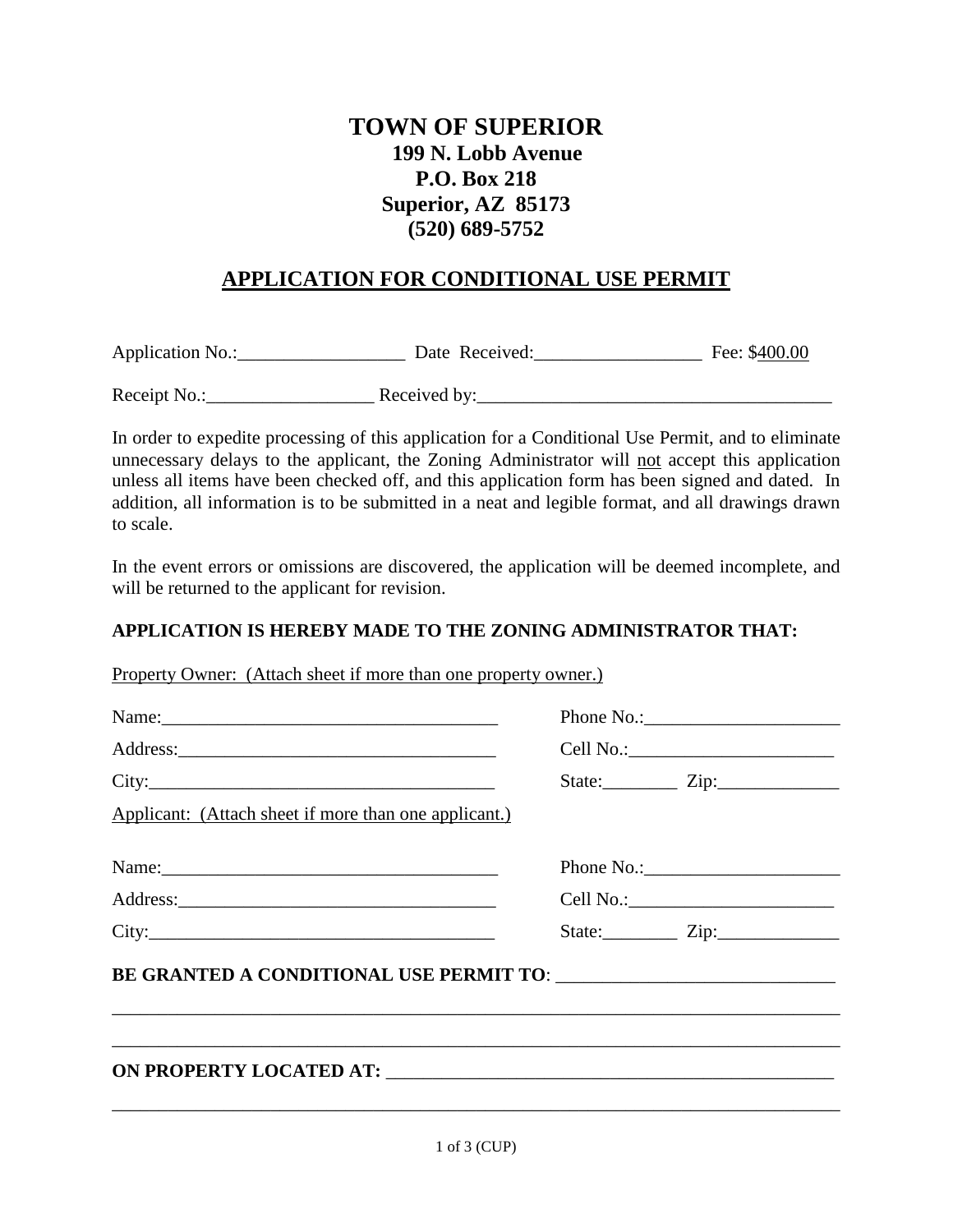|  | General Plan Land Use Designation: |  |  |
|--|------------------------------------|--|--|
|  |                                    |  |  |

## **NOTE TO APPLICANT: Please check each of the following applicable items when completed and made a part of this application.**

One (1) copy of a site plan (24" x 36"), including two (2) reduced copies  $(8 \frac{1}{2}$ " x 11") indicating the following: Location and boundaries of the property, dimensions of all lot lines, names and location of all bordering streets and alleys, size and dimensions of all on-site buildings (existing and proposed), design and layout of vehicular access, on-site parking and loading areas, location of trash bins, location of all free-standing signs (existing and proposed), location of all walls or fences, direction of existing and proposed drainage, scale, north arrow and date.

Identify landscape areas (existing and proposed); itemize size and type of plants.

- Total land area in square feet or acreage.
- Parking and paving areas (square footage and percent of lot coverage).
- Open Space Area (square footage and percent of lot coverage).
- Recreational Areas (square footage and percent of lot coverage).

#### **PLANNING AND ZONING COMMISSION REVIEW OF EACH CONDITIONAL USE PERMIT APPLICATION WILL INVOLVE CONSIDERATION OF THE FOLLOWING FACTORS:**

- 1. Compliance with all applicable requirements of the Town's General Plan, Zoning Code and Development Standards.
- 2. Overall site design and architectural quality as it relates to the intent of the Zoning Ordinance and to the general nature of the area in which the development is to be located.

The Planning and Zoning Commission will consider all aspects of the conditional use permit before making a determination to approve, conditionally approve, or deny the request. The ruling of the Planning and Zoning Commission will be final unless appealed to the Board of Adjustment in accordance with Section 2.4 of the Town's Zoning Ordinance.